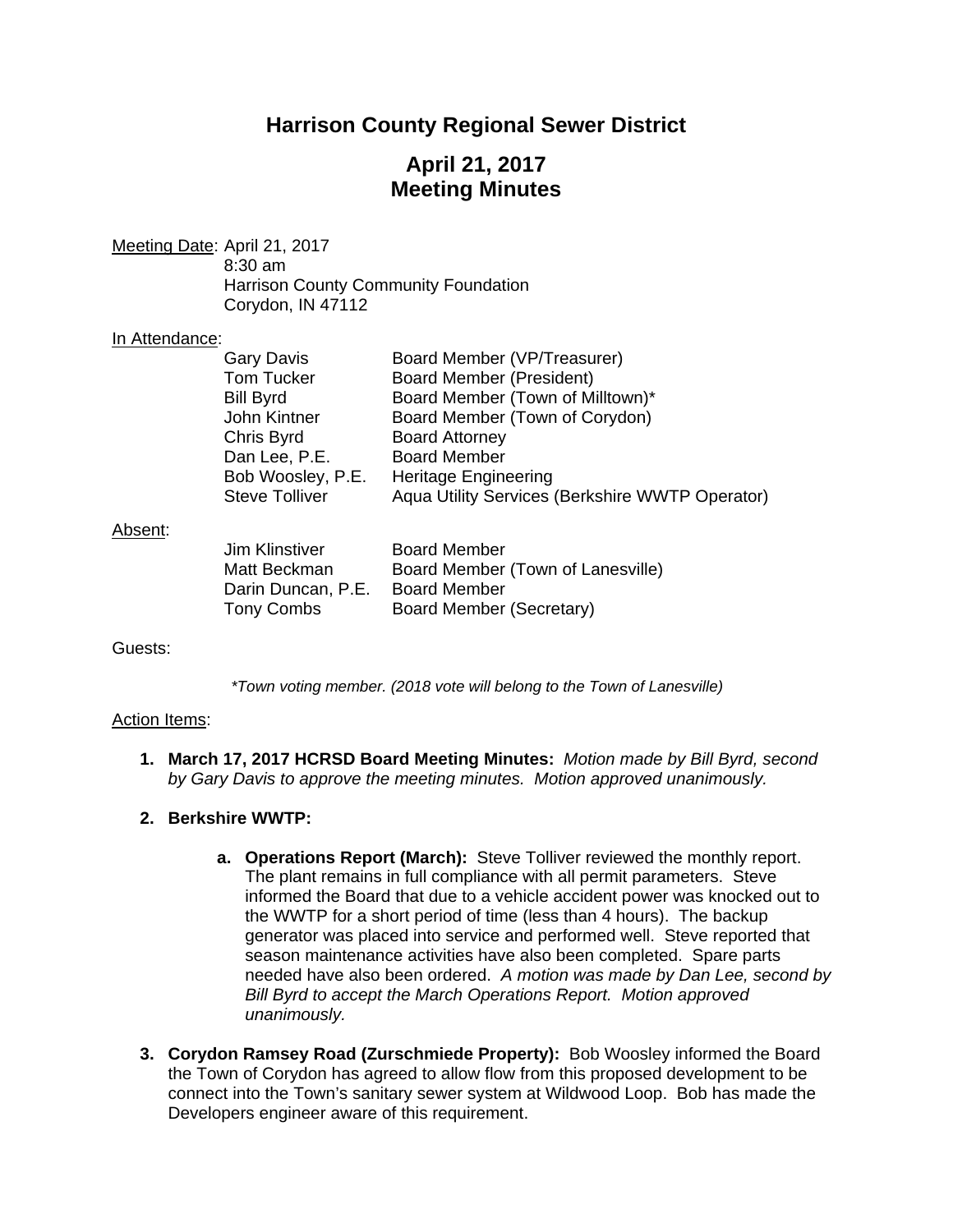HCRSD Mtg Minutes April 21, 2017 Page 2 of 3

> **4. Private Development Bonds & Review Fees:** Bob still needs to follow up with Chris Byrd to prepare a recommendation for the District to consider for approval.

## **5. Treasurers Report:**

- **a.** *Motion made by Bill Byrd, second by Dan Lee to approve the March Treasurer's Report. Motion approved unanimously.*
- **b.** *Motion made by Gary Davis, second by Bill Byrd to pay the following claims. Motion approved unanimously.*

### *District Checking Account:*

| i. Harrison REMC-WWTP electric service                  | \$1,382.07 |
|---------------------------------------------------------|------------|
| ii. Duke Energy – lift station electric service         | \$26.36    |
| iii. Aqua Utility Services - April WWTP Op. & LS Maint. | \$5,225.41 |
| iv. Town of Corydon - March sewer bills                 | \$3,211.49 |
| v. Heritage Eng. - retainer/website                     | \$880.00   |
| vi. Dillman, Chastain, Byrd - meeting                   | \$50.00    |
|                                                         |            |

**c.** Long Range Plan Update: *Motion made by Gary Davis, second by Dan Lee to approve the Heritage Engineering invoice in the amount of \$3,075 for the Long Range Plan Update. Motion passed unanimously.* This invoice will be charged to the County funded project, account number 30302.

### **6. Other Items:**

- **a. Long Range Plan Update:** Bob Woosley presented the workshop items to both the Council and Commissioners at their respective meetings earlier this month. Both bodies seemed interested in working with the District on the plan update. A few items to note:
	- **Milltown WWTP:** Both groups felt the District should reach out to Milltown to determine what, if anything, the District could do to support the Town in operations and/or improvements at the Town's WWTP. Bill Byrd mentioned the Town has secured a \$35,000 OCRA planning grant to perform an analysis of the Town's WWTP and make recommendations for proposed upgrades and improvements. It was discussed that an engineering consultant has approached the HCCF regarding the need for an additional \$65,000 to complete this planning effort. All parties in attendance felt this needed to be discussed further with the Milltown Town Council before any decision is made on moving forward. Bill will discuss this the Town Council and report back to the District board.
	- **Horseshoe Casino WWTP**: Both groups requested the District follow up with Horseshoe management to determine what, if anything, the District can do to support the casino in their wastewater treatment needs. *Motion was made by Bill Byrd, second by Dan Lee to allow the District to meet with the Casino to discuss the District's role in supporting Horseshoe in whatever way is necessary to address Horseshoe's wastewater treatment needs. Motion passed unanimously.* Tom Tucker, Bill Byrd, Steve Tolliver, and Bob Woosley will schedule a meeting with management to discuss.